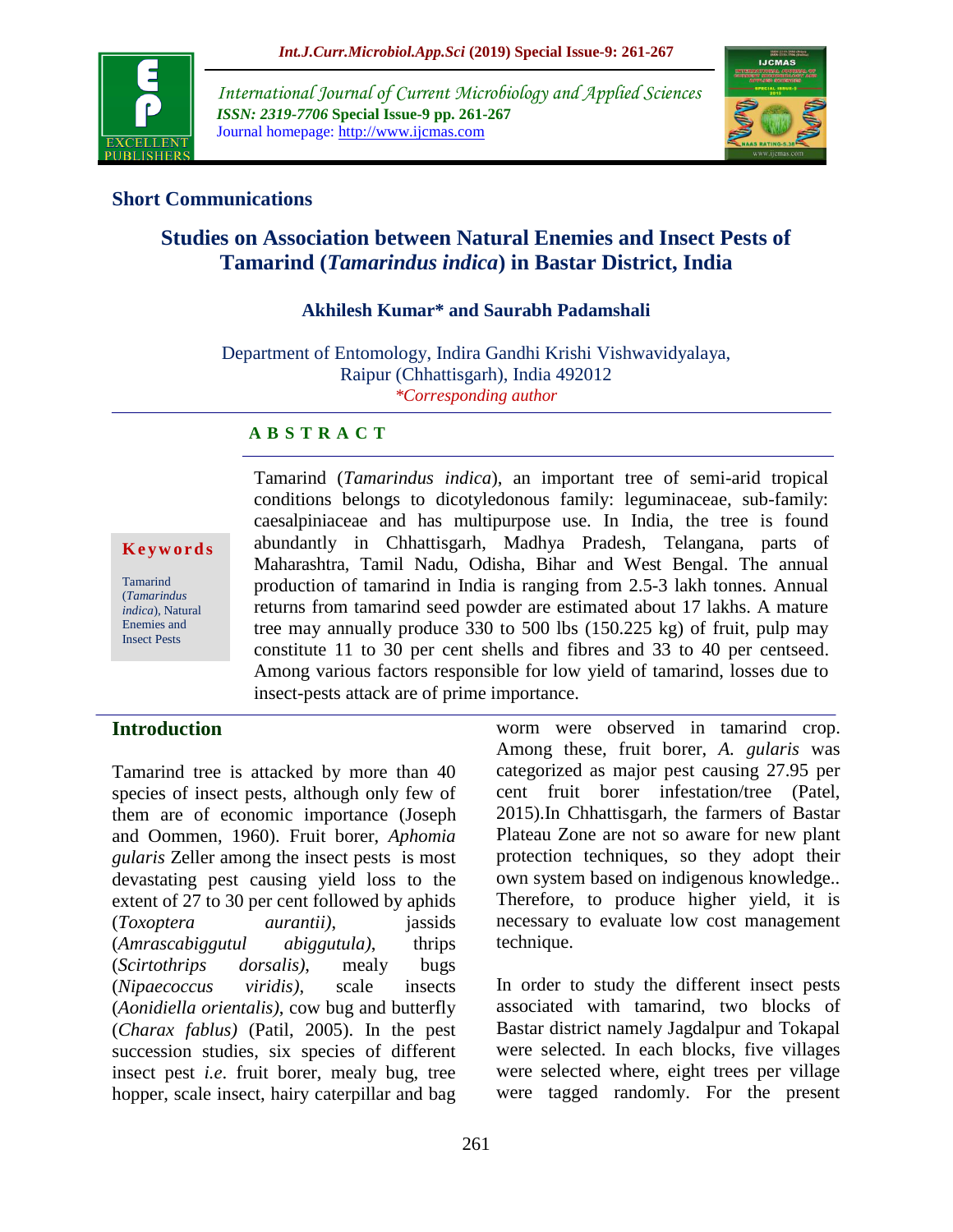investigation, area of 1 square meter and 1 square feet  $(30 \text{ cm}^2)$  was marked in all four directions (N, S, E and W) in each selected tree. Fortnightly observation on insect pests population with their predators and parasites were observed on randomly selected trees during the cropping season *i.e.* July to March. The population of insect pests and their natural enemies was counted from one square feet  $(30 \text{ cm}^2)$  area in all directions of eight randomly selected trees. Insect pests and natural enemy population was subjected to simple correlation (r) where insect population was as dependent factor and weather parameters, such as temperature, humidity and rainfall as independent factors.

The incidence of various insect pests and associated natural enemies was observed on tamarind during *kharif-rabi*, 2015-16. Fortnightly observation on insect pests populations with their natural enemies were

recorded on marked area of trees randomly per village, given in Table 1 and depicted in  $Fig.1.$ 

The occurrence of insect pest complex on tamarind commenced from second week of July. During the course of study, six insect pest species were noticed causing damage at various growth stages of tamarind, namely fruit borer, mealy bug, plant hopper and scale insect were first to infest the crop followed by hairy caterpillar and tree hopper which infested tamarind crop from flowering stage to fruit maturity stage. Besides these, their natural enemies *i.e.* dragon fly, damsel fly, red ant, black ant, spiders, Ichneumonid wasp, orange wasp, preying mantid, lace wing were observed during the course of work. Findings on the incidence of insect pests and natural enemies are as mentioned below in table  $2^{\circ}$ 

| <b>SMW</b>     | Date of              |                          | Mealy                    | Scale                   | Plant                   | Tree                    | Hairy                   |
|----------------|----------------------|--------------------------|--------------------------|-------------------------|-------------------------|-------------------------|-------------------------|
|                | Observation          | Fruit borer              | bug                      | insect                  | hopper                  | hopper                  | caterpillar             |
|                |                      | (per100cm <sup>2</sup> ) | (per 30cm <sup>2</sup> ) | per 30cm <sup>2</sup> ) | per 30cm <sup>2</sup> ) | per 30cm <sup>2</sup> ) | per 30cm <sup>2</sup> ) |
| 28             | 09/07/2015           | 1.97                     | 0.55                     | 0.25                    | 0.12                    | 0.00                    | 0.0                     |
| 30             | 23/07/2015           | 3.25                     | 1.09                     | 0.59                    | 0.15                    | 0.10                    | 0.0                     |
| 32             | 09/08/2015           | 4.14                     | 1.53                     | 0.67                    | 0.23                    | 0.00                    | 0.09                    |
| 34             | 23/08/2015           | 9.61                     | 1.83                     | 1.56                    | 0.42                    | 0.46                    | 0.06                    |
| 36             | 09/09/2015           | 13.92                    | 17.64                    | 16.03                   | 10.99                   | 4.02                    | 0.27                    |
| 38             | 23/09/2015           | 18.08                    | 26.53                    | 28.83                   | 18.68                   | 5.28                    | 0.14                    |
| 40             | 09/10/2015           | 19.91                    | 29.58                    | 25.83                   | 20.76                   | 5.73                    | 0.00                    |
| 42             | 23/10/2015           | 17.23                    | 25.75                    | 26.08                   | 19.29                   | 5.46                    | 0.00                    |
| 44             | 09/11/2015           | 18.12                    | 22.73                    | 29.95                   | 17.93                   | 5.35                    | 0.00                    |
| 46             | 23/11/2015           | 15.62                    | 19.95                    | 21.69                   | 16.98                   | 5.14                    | 0.00                    |
| 48             | 09/12/2015           | 13.23                    | 18.57                    | 20.97                   | 16.25                   | 5.08                    | 0.00                    |
| 50             | 23/12/2015           | 9.89                     | 17.68                    | 19.36                   | 15.55                   | 5.08                    | 0.00                    |
| $\overline{2}$ | 09/01/2016           | 6.76                     | 8.12                     | 8.31                    | 1.25                    | 0.39                    | 0.00                    |
| $\overline{4}$ | 23/01/2016           | 5.23                     | 5.42                     | 6.74                    | 0.59                    | 0.71                    | 0.00                    |
| 6              | 09/02/2016           | 3.39                     | 4.00                     | 5.58                    | 0.00                    | 0.00                    | 0.00                    |
| 8              | 23/02/2016           | 2.72                     | 2.75                     | 2.17                    | 0.00                    | 0.00                    | 0.00                    |
| 10             | 09/03/2016           | 1.88                     | 2.01                     | 0.00                    | 0.00                    | 0.00                    | 0.00                    |
|                | <b>Seasonal mean</b> | 9.70                     | 12.10                    | 12.62                   | 8.19                    | 2.52                    | 0.03                    |

**Table.1** Fortnightly population of insect pests on tamarind crop during *kharif – rabi*, 2015 – 16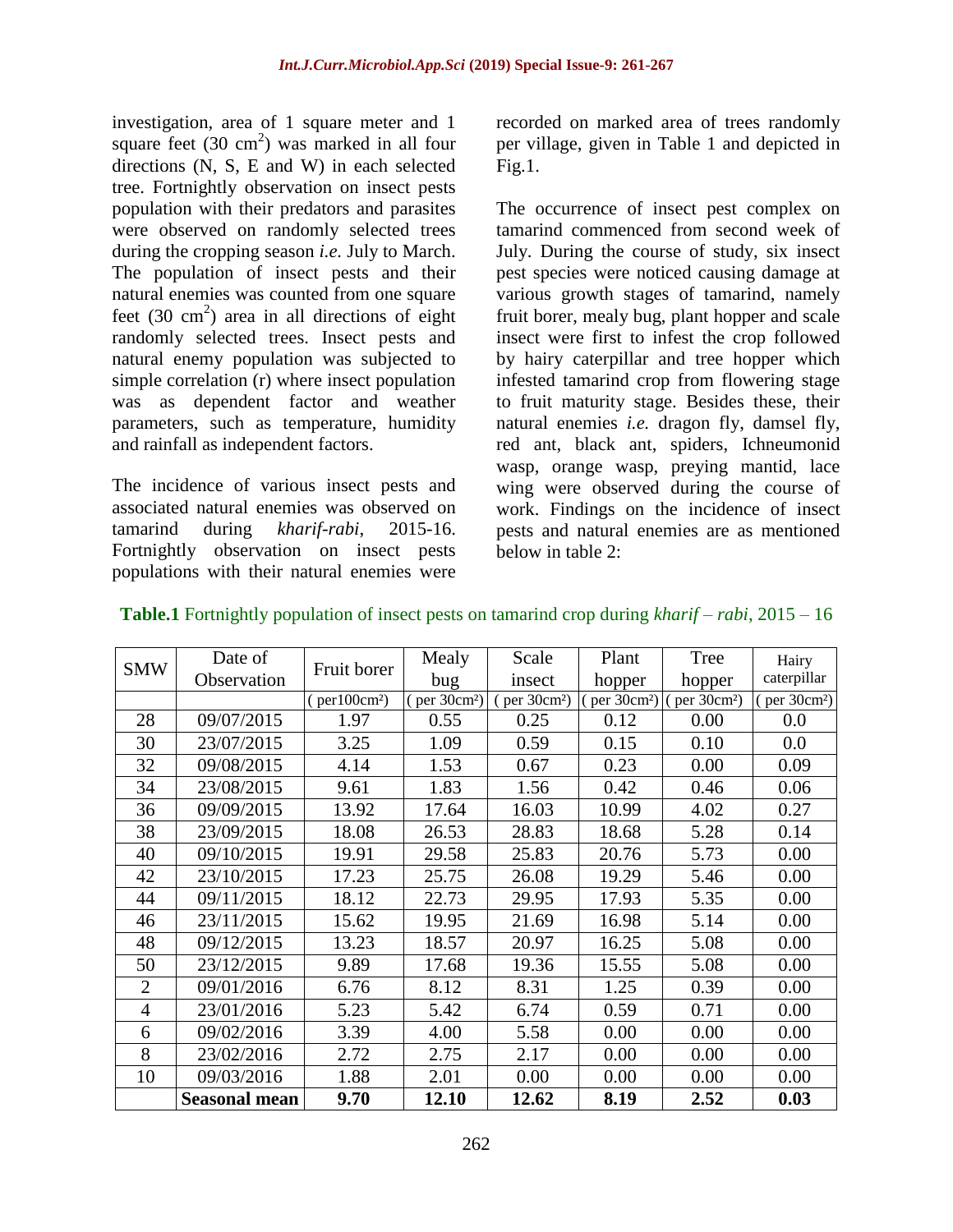

**Fig.1** Fortnightly population of major insect pests on tamarind crop during *kharif – rabi*, 2015-16

| S.N.             | Common<br>name             | Systemic position                                              | Period of<br>activity | Stage of host<br>insect                                                     | population<br>range/<br>unit area | Status of<br>peak<br>activity  |
|------------------|----------------------------|----------------------------------------------------------------|-----------------------|-----------------------------------------------------------------------------|-----------------------------------|--------------------------------|
| 1.               | Spider                     | Oxypessp, Plexippussp<br>&Nephilasp,<br>Class: Arachnida       | Throughout<br>year    | Nymph and adult<br>of tree hopper and<br>scale insect                       | $0.25 - 2.01$                     | Fourth<br>week of<br>September |
| 2.               | Preying<br>mantid          | Mantis religiosa<br>Mantidae: Dictyoptera                      | Aug - Jan             | Caterpillar, nymph<br>and adult of scale<br>insect, hopper &<br>tree hopper | $0.13 -$<br>1.50                  | Second<br>week of<br>November  |
| 3.               | <b>Ichneumonid</b><br>wasp | Charopssp<br>Ichneomonidae:<br>Hymenoptera                     | $Aug - Dec$           | Late larval stage<br>of<br>fruit borer                                      | $0.15 -$<br>0.46                  | Fourth<br>week of<br>August    |
| $\overline{4}$ . | <b>Black ant</b>           | Camponotuscompressus<br>Formicidae: Hymenoptera                | Throughout<br>year    | Nymph and adult<br>οf<br>mealy bug                                          | $0.55 -$<br>2.65                  | Second<br>week of<br>September |
| 5.               | Red ant                    | Oecophyllasmaragdina<br>Formicidae: Hymenoptera                | Throughout<br>year    | Nymph and adult<br>of<br>mealy bug                                          | $0.30 -$<br>2.02                  | Second<br>week of<br>September |
| 6.               | Dragon fly                 | <i>Ortheriumsabina</i><br>Aeshnidae: Odonata                   | Sep - Dec             | Nymph and adult<br>of<br>mealy bug                                          | <b>Traces</b>                     |                                |
| 7.               | Damsel fly                 | Pseudagrion<br>Microcephalum Rambur<br>Coenagrionidae: Odonata | $Aug - Oct$           | Nymph and adult<br>of<br>mealy bug                                          | Traces                            |                                |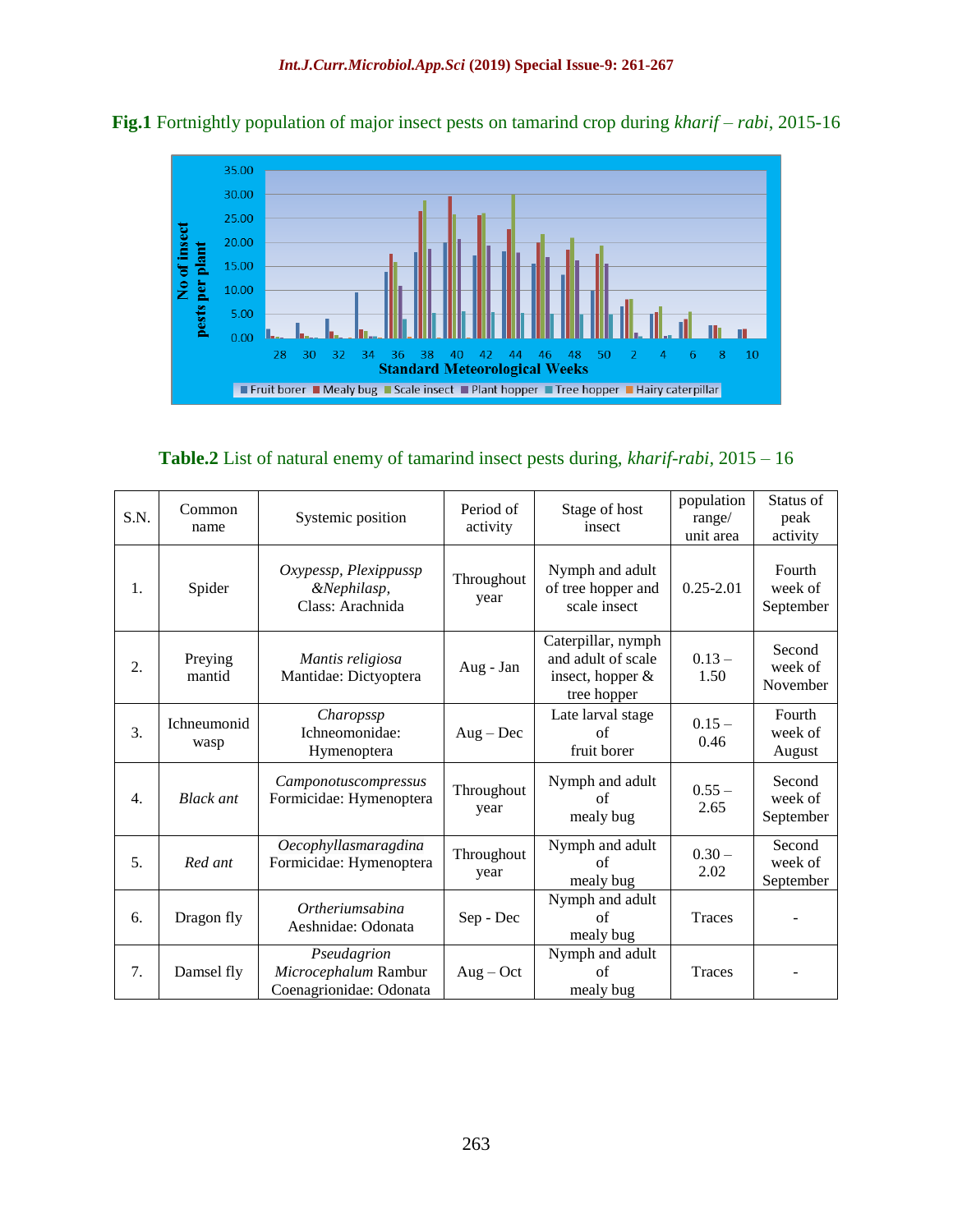| <b>SMW</b>     | Date of     | Fruit                       | Mealy     | Scale     | Plant     | Mean population per plant |           |                  | Preying                  | Ichneumonid             |
|----------------|-------------|-----------------------------|-----------|-----------|-----------|---------------------------|-----------|------------------|--------------------------|-------------------------|
|                | Observation | borer                       | bug       | insect    | hopper    | Tree hopper               | Spider    | <b>Black</b> ant | mantid                   | wasp                    |
|                |             | (per                        | (per      | (per      | (per      | (per 30)                  | (per      | (per             | (per                     | (per $30 \text{cm}^2$ ) |
|                |             | $100 \text{cm}^2$ )         | $30cm2$ ) | $30cm2$ ) | $30cm2$ ) | $\text{cm}^2$ )           | $30cm2$ ) | $30cm2$ )        | $30cm2$ )                |                         |
| 28             | 09/07/2015  | 1.97                        | 0.55      | 0.25      | 0.12      | 0.00                      | 0.25      | 0.55             | 0.00                     | 0.00                    |
| 30             | 23/07/2015  | 3.25                        | 1.09      | 0.59      | 0.15      | 0.10                      | 0.51      | 1.05             | 0.00                     | 0.00                    |
| 32             | 09/08/2015  | 4.14                        | 1.53      | 0.67      | 0.23      | 0.00                      | 1.01      | 1.20             | 0.45                     | 0.38                    |
| 34             | 23/08/2015  | 9.61                        | 1.83      | 1.56      | 0.42      | 0.46                      | 1.24      | 1.72             | 0.49                     | 0.46                    |
| 36             | 09/09/2015  | 13.92                       | 17.64     | 16.03     | 10.99     | 4.02                      | 1.93      | 2.65             | 0.65                     | 0.25                    |
| 38             | 23/09/2015  | 18.08                       | 26.53     | 28.83     | 18.68     | 5.28                      | 2.01      | 2.63             | 0.55                     | 0.30                    |
| 40             | 09/10/2015  | 19.91                       | 29.58     | 25.83     | 20.76     | 5.73                      | 1.78      | 2.32             | 0.37                     | 0.35                    |
| 42             | 23/10/2015  | 17.23                       | 25.75     | 26.08     | 19.29     | 5.46                      | 1.60      | 2.15             | 0.40                     | 0.25                    |
| 44             | 09/11/2015  | 18.12                       | 22.73     | 29.95     | 17.93     | 5.35                      | 1.39      | 1.87             | 1.50                     | 0.20                    |
| 46             | 23/11/2015  | 15.62                       | 19.95     | 21.69     | 16.98     | 5.14                      | 1.35      | 1.72             | 0.25                     | 0.29                    |
| 48             | 09/12/2015  | 13.23                       | 18.57     | 20.97     | 16.25     | 5.08                      | 1.34      | 1.71             | 0.39                     | 0.19                    |
| 50             | 23/12/2015  | 9.89                        | 17.68     | 19.36     | 15.55     | 5.08                      | 1.30      | 1.73             | 0.25                     | 0.15                    |
| 2              | 09/01/2016  | 6.76                        | 8.12      | 8.31      | 1.25      | 0.39                      | 1.33      | 1.77             | 0.25                     | 0.00                    |
| $\overline{4}$ | 23/01/2016  | 5.23                        | 5.42      | 6.74      | 0.59      | 0.71                      | 1.33      | 1.80             | 0.13                     | 0.00                    |
| 6              | 09/02/2016  | $\overline{3.39}$           | 4.00      | 5.58      | 0.00      | 0.00                      | 1.34      | 1.73             | 0.00                     | 0.00                    |
| 8              | 23/02/2016  | 2.72                        | 2.75      | 2.17      | 0.00      | 0.00                      | 1.33      | 1.73             | 0.00                     | 0.00                    |
| 10             | 09/03/2016  | 1.88                        | 2.01      | 0.00      | 0.00      | 0.00                      | 1.28      | 1.60             | 0.00                     | 0.00                    |
|                | Seasonal    | 9.70                        | 12.10     | 12.62     | 8.19      | 2.52                      | 1.31      | 1.76             | 0.33                     | 0.17                    |
|                | mean        |                             |           |           |           |                           |           |                  |                          |                         |
|                |             |                             |           |           |           | <b>Fruit Borer</b>        | $\equiv$  | $\equiv$         | $\overline{\phantom{a}}$ | $0.658**$               |
|                |             | Correlation coefficient (r) |           |           |           | Mealy bug                 | $0.702**$ | $0.717**$        | $0.543*$                 |                         |
|                |             |                             |           |           |           | Scale insect              | $0.659**$ | $0.671**$        | $0.627**$                |                         |
|                |             |                             |           |           |           | Plant                     | $0.597*$  | $0.606*$         | $0.544*$                 |                         |
|                |             |                             |           |           | Hopper    |                           |           |                  |                          |                         |
|                |             |                             |           |           |           | Tree hopper               | $0.608**$ | $0.622**$        | $0.559*$                 |                         |

**Table.3** Fortnightly population of insect pests with associated natural enemies on tamarind during *kharif-rabi*, 2015 – 16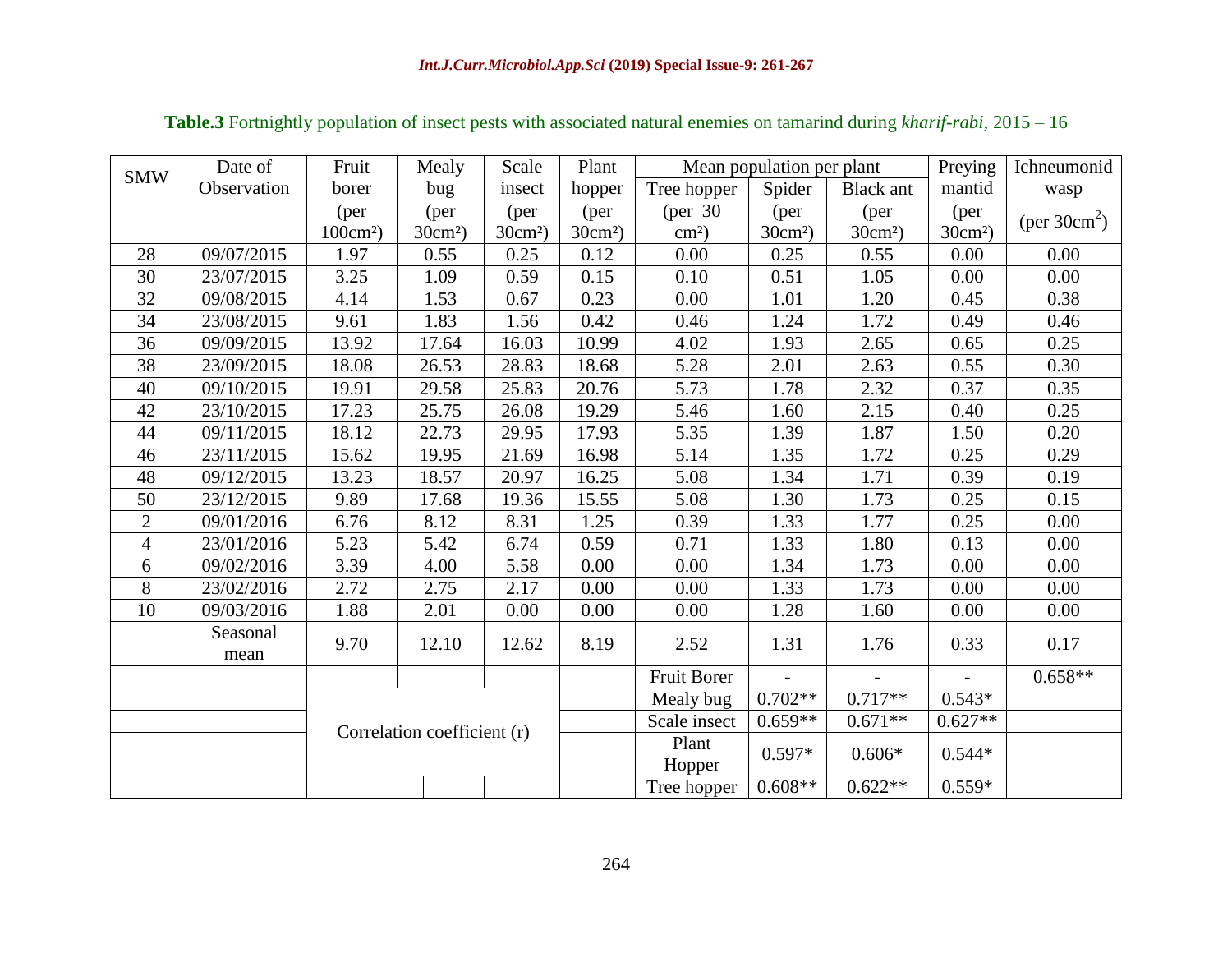In the present investigation, three predators and one parasitoid were observed feeding upon different insect pests on tamarind. Spiders, *Oxypessp*, *Plexippussp*, and *Nephilasp* were observed as a major bio agent against scale insects and tree hoppers, whereas black ant and preying mantid were the next major predators preying upon mealy bug and scale insects, respectively. They were active during the month of September and November, respectively. Besides the predators, late larval parasitoid, *Charopssp* was parasitizing upon tamarind fruit borer and active during the month of August. Similar studies were undertaken by Patil (2005) and Patel (2015) at Jagdalpur, who reported that spider preying mantid and parasitic wasp were preying upon scale insects hopper and fruit borer larvae respectively. These findings are in agreement with present one. Dhanapati and Varatharajan (2013) also reported the Ichneumonid parasitoids parasitizing the several lepidopteron larvae. Flanders (1951) were noticed ant as a facultative heliotism, play an important role in the biological control of certain agricultural pests.

To observe the effect of bio agents on the activity of the insect pests, the population of fruit borer, mealy bug, scale insect and tree hopper was correlated with spider, black ant, red ant, preying mantid and Ichneumonid wasp (Table 3) which revealed a highly significant positive relationship between fruit borer and Ichneumonid wasp with the correlation coefficient value (r) of 0.658. Mealy bug, Scale insect and tree hopper were highly significantly positive correlated with spider with the correlation coefficient value (r) of 0.702, 0.659 and 0.608. The population of black ant highly significantly positively influenced the population of mealy bug, scale insect and tree hopper with the coefficient values (r) 0.717, 0.671 and 0.622 respectively. Plant hoppers population

was significantly positively influenced with spider and black ant with coefficient value (r) of 0.597 and 0.606 respectively. Scale insect and preying mantid had a highly significantly positive relationship with the coefficient value(r) of 0.627. Whereas, Preying mantid significantly positively influenced the mealy bug, plant hopper and tree hopper population with the coefficient value (r) of 0.543, 0.544 and 0.559 respectively.

The incidence of various insect pests and associated natural enemies was observed on tamarind during kharif-rabi, 2015-16. Fortnightly observation on insect pests population with their natural enemies were recorded on marked area of trees randomly per village. The occurrence of insect pest complex on tamarind commenced from second week of July. During the course of study, six insect pest species were noticed causing damage at various growth stages of tamarind, namely fruit borer, mealy bug, plant hopper and scale insect were first to infest the crop followed by hairy caterpillar and tree hopper which infested tamarind crop from flowering stage to fruit maturity stage. Besides these, their natural enemies i.e. dragon fly, damsel fly, red ant, black ant, spiders, Ichneumonid wasp, orange wasp, preying mantid, lace wing were observed during the course of work.

Fruit borer, *C. ombrodelta* is one of the most prevalent insect pest of tamarind. Its first appearance on fruiting stage of the crop was observed in the second week of July with a mean population of 1.97 fruit borer infested fruits / unit area. Two peaks of fruit borer population of 19.91 and 18.12 population / unit area were recorded during second week of October and second week of November, respectively. After second peak, population of fruit borer gradually declined up to 1.88 fruit borer / unit area in second week of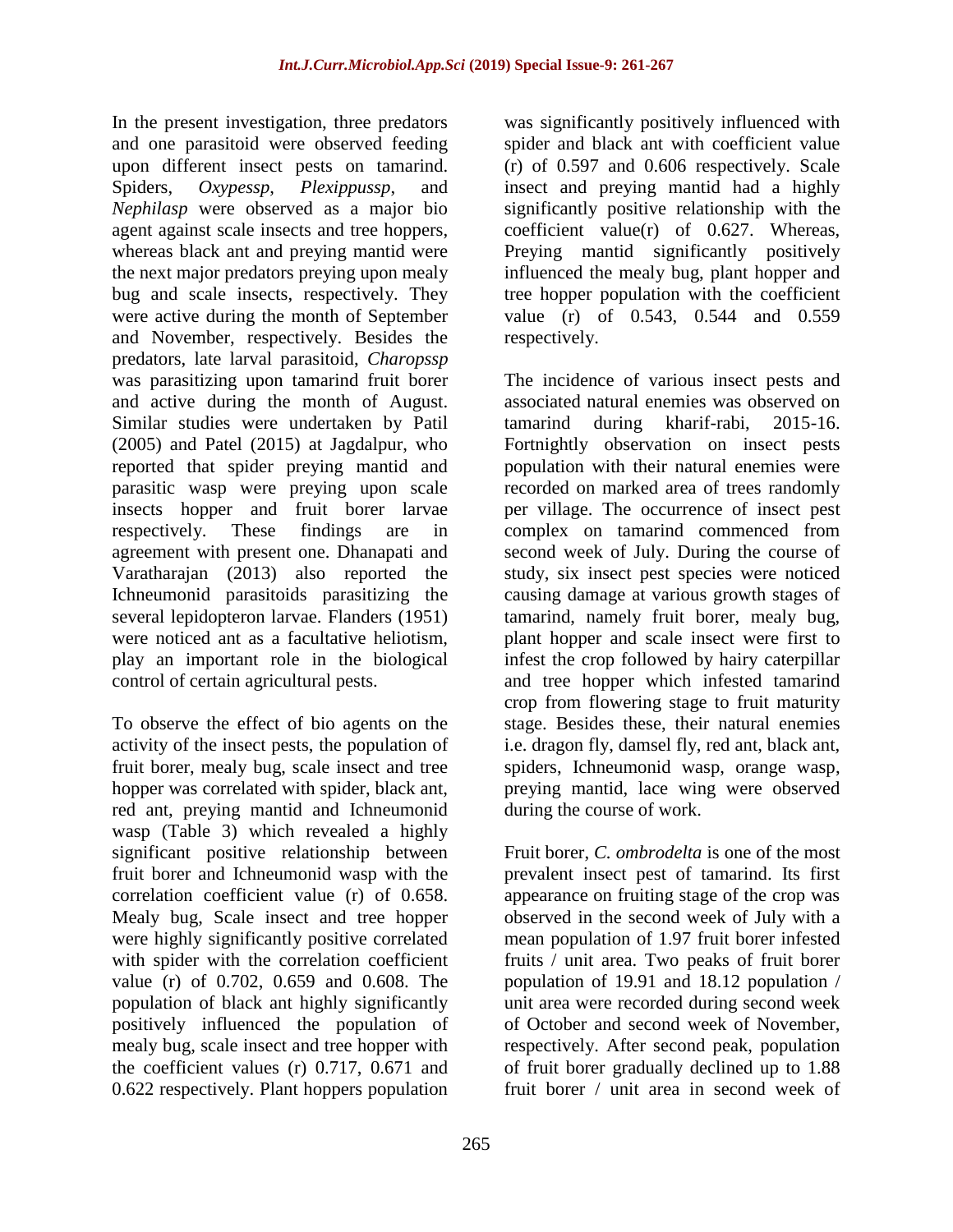March with seasonal mean of 9.70 fruit borer / unit area.

The incidence of mealy bug was first recorded on crop in second week of July with a mean population of 0.55 nymph and adult / unit area. It was active throughout the cropping period. Maximum population of 29.58 nymphs and adults / unit area was recorded during second week of October with the seasonal mean of 12.10 nymphs and adults / unit area. T

The initial infestation by scale insect was first recorded on tamarind during the second week of July with a mean population of 0.25 scale insects / unit area. Two peaks of scale insects were recorded during fourth week of September and second week of November with 28.83 and 29.95 scale insects / unit area, respectively with the seasonal mean of 12.62 scale insects / unit area.

First appearance of plant hopper was recorded with mean population of 0.12 nymph and adult / unit area during second week of July. Peak population of 20.76 nymphs and adults / unit area recorded during second week of October with the seasonal mean of 8.19 nymphs and adults / unit area.

Peak activity period of tree hopper was recorded during second week of October with 5.73 nymphs and adults / unit area with the seasonal mean of 2.52 nymphs and adults / unit area.

Mean population of hairy caterpillar was noticed less than one throughout the observation period and the pest population completely disappeared from second week of October with the seasonal mean population of 0.03 hairy caterpillar / unit area. Besides the above insect pests, semi looper, bag worm, *Eumetacrameri* Westwood and sweet potato bug,

*Physomerus grossipes* Fabricius were also observed feeding on tamarind. They were active during the months of July and September. However, their population was negligible.

In the present investigation, three predators and one parasitoid were observed feeding upon different insect pests on tamarind. Spiders, *Oxypessp*, *Plexippussp*, and *Nephilasp* were observed as a major bio agent against scale insects and tree hoppers whereas, black ant and preying mantid were the next major predators preying upon mealy bug and scale insects, respectively. They were active during the month of September and November, respectively. Besides the predators, late larval parasitoid, *Charopssp* was parasitizing upon tamarind fruit borer and active during the month of August.

Correlation studies revealed a highly significantly positive relationship between fruit borer and Ichneumonid wasp with the correlation coefficient value (r) of 0.658. Mealy bug, Scale insect and tree hopper were highly significantly positive correlated with spider with the correlation coefficient value (r) of 0.702, 0.659 and 0.608. The population of black ant highly significantly positively influenced the population of mealy bug, scale insect and tree hopper with the coefficient values (r) 0.717, 0.671 and 0.622 respectively.

Plant hoppers population was significantly positively influenced with spider and black ant with coefficient value (r) of 0.597 and 0.606 respectively. Scale insect and preying mantid had a highly significant positive relationship with the coefficient value(r) of 0.627. Whereas, Preying mantid significant positively influenced the mealy bug, plant hopper and tree hopper with the coefficient value (r) of 0.543, 0.544 and 0.559 respectively.